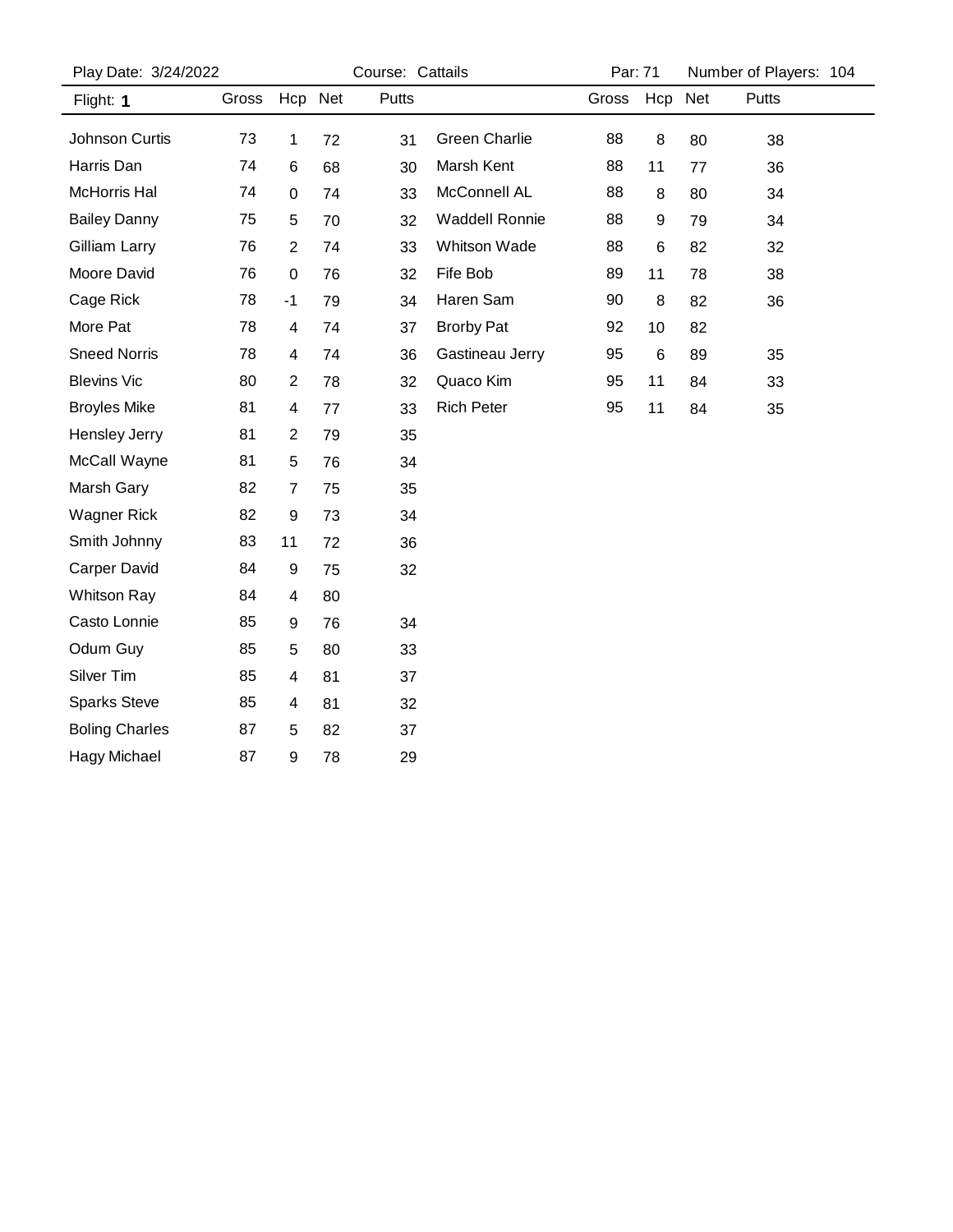| Play Date: 3/24/2022     |       |         | Course: Cattails |       |                     |       | Par: 71 |     | Number of Players: 104 |  |
|--------------------------|-------|---------|------------------|-------|---------------------|-------|---------|-----|------------------------|--|
| Flight: 2                | Gross | Hcp Net |                  | Putts |                     | Gross | Hcp     | Net | Putts                  |  |
| <b>Garnett Charlie</b>   | 86    | 14      | 72               | 36    | Shake Jim           | 100   | 16      | 84  | 36                     |  |
| Glenn Bob                | 88    | 14      | 74               | 35    | Carey Rod           | 101   | 16      | 85  | 34                     |  |
| <b>Edwards Carl</b>      | 89    | 14      | 75               | 37    | Larson Gary         | 101   | 16      | 85  | 34                     |  |
| Johnson Don              | 89    | 15      | 74               | 30    | <b>Higgins Mike</b> | 102   | 14      | 88  | 35                     |  |
| <b>Wortman Dave</b>      | 89    | 17      | 72               | 34    | Stinson Doug        | 102   | 13      | 89  | 31                     |  |
| <b>Presnell Ray</b>      | 90    | 13      | 77               | 35    | <b>Bishop Glenn</b> | 103   | 17      | 86  | 32                     |  |
| <b>Scalf Michael</b>     | 90    | 15      | 75               | 36    | Loos Marshall       | 103   | 15      | 88  | 39                     |  |
| Wood Johnny              | 90    | 16      | 74               | 32    |                     |       |         |     |                        |  |
| <b>Bradshaw Carl</b>     | 91    | 15      | 76               | 36    |                     |       |         |     |                        |  |
| <b>Compton Barry</b>     | 91    | 14      | 77               | 34    |                     |       |         |     |                        |  |
| Hopson Sam               | 91    | 14      | 77               | 34    |                     |       |         |     |                        |  |
| <b>Tarr Bill</b>         | 91    | 12      | 79               | 34    |                     |       |         |     |                        |  |
| Gould Dan                | 92    | 14      | 78               | 33    |                     |       |         |     |                        |  |
| McKissick Bob            | 94    | 14      | 80               | 40    |                     |       |         |     |                        |  |
| Pearce Larry             | 94    | 14      | 80               | 34    |                     |       |         |     |                        |  |
| Songer Lewis             | 94    | 14      | 80               | 37    |                     |       |         |     |                        |  |
| Hogan John               | 95    | 14      | 81               | 36    |                     |       |         |     |                        |  |
| Andrews Clifford         | 96    | 16      | 80               | 35    |                     |       |         |     |                        |  |
| <b>Rindfleisch Perry</b> | 96    | 15      | 81               | 42    |                     |       |         |     |                        |  |
| Snodgrass Herbert        | 96    | 16      | 80               | 34    |                     |       |         |     |                        |  |
| <b>Bell Larry</b>        | 98    | 14      | 84               | 32    |                     |       |         |     |                        |  |
| Clark Mack               | 98    | 17      | 81               | 39    |                     |       |         |     |                        |  |
| <b>Kramer David</b>      | 98    | 15      | 83               | 36    |                     |       |         |     |                        |  |
| <b>White Steve</b>       | 99    | 14      | 85               | 33    |                     |       |         |     |                        |  |